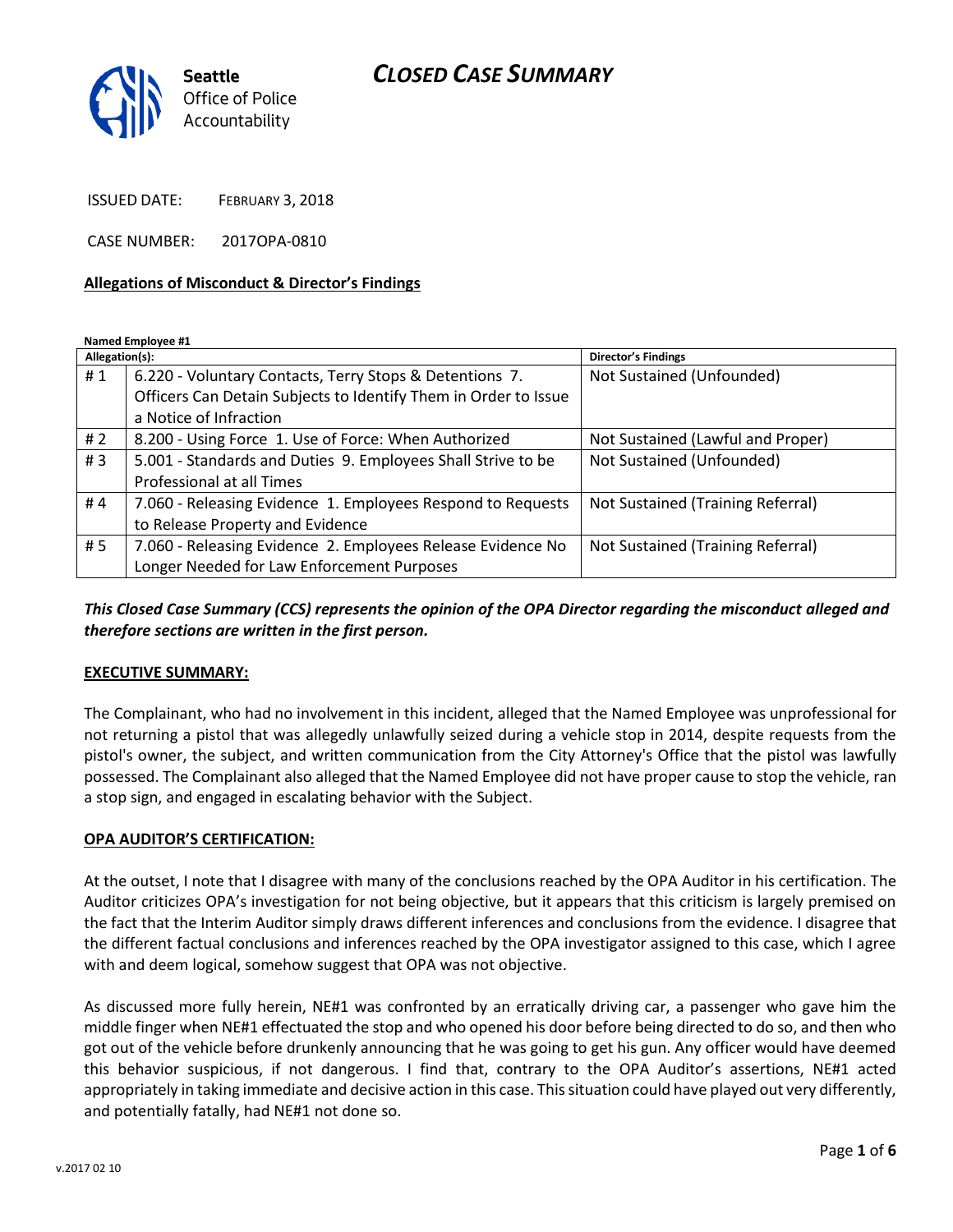OPA CASE NUMBER: 2017OPA-0810

#### **STATEMENT OF FACTS:**

In August 2014, Named Employee #1 (NE#1) conducted a traffic stop of a vehicle that he observed crossing over lanes and driving erratically. While following the vehicle, and prior to effectuating the stop, NE#1 drove through a red light and a number of stop signs. In each instance, prior to crossing the light or stop sign, NE#1 cleared the intersection. This means that he slowed down and ensured that there was no oncoming traffic or pedestrians before driving through.

At the time he began following the vehicle, NE#1 initiated his In-Car Video (ICV). The video does not capture the conduct that may have precipitated NE#1 following the vehicle; however, it does show the vehicle later crossing over lanes and driving erratically. NE#1 continued to follow the vehicle until he got close enough to effectuate the stop. At that time, the passenger – later identified as the subject – could be seen waving his arm out of the passenger side window. When the stop was effectuated, he began to give NE#1 the middle finger with both hands. Prior to NE#1 approaching the vehicle and without being directed to do so, the passenger opened his door. NE#1 approached the vehicle and told the passenger to close the door several times. The passenger did not do so. NE#1 then spoke to the passenger and said that he could leave or he needed to close the door. The passenger said he was going to leave and stood up and got out of the vehicle. He then said that he was going to grab his "pistol" and take it with him and turned to reach back into the car. NE#1 approached the subject saying "no no," and took him by the arm. At the time NE#1 approached the subject, he was standing fully outside of the vehicle. NE#1, who is very experienced in DUI stops and in identifying intoxicated individuals, reported determining that the subject was clearly intoxicated, based on his odor and appearance.

When he grabbed the subject's arm, NE#1 pulled him towards the front of the patrol vehicle. NE#1 told the subject to either stay there or leave, but informed him that he was not getting the gun back. The subject eventually walked away from the vehicle. Other officers' ICV captured him speaking with another officer and eventually again interacting with NE#1. Prior to that interaction, however, NE#1 spoke with the driver of the vehicle. The driver, who NE#1 determined was not intoxicated, explained that he was driving erratically because he did not want to damage his new car (a Ferrari). NE#1 asked him why his friend was acting like a fool, and the driver, apparently in agreement with NE#1's statement, responded that the subject was drunk. NE#1 advised the driver that it was a bad idea to drive around with an intoxicated passenger who had an unsecured firearm, but did not cite him. NE#1 asked the driver if he could take the firearm out of his car and the driver consented. Another officer removed the firearm and took it into custody.

At that time, the subject was speaking with another officer. From a review of the ICV, he was clearly intoxicated. NE#1 and a third officer then approached them. The Complainant appeared frustrated with the officers when he learned that his gun had been seized. NE#1 asked for Complainant's identification and the Complainant walked over to NE#1 and began to provide that information. The Complainant dropped his ID on the ground and pointed to it and said his ID was "right there." He walked towards NE#1, moving his shoulder close to NE#1's body. At one point, NE#1 said "get away from me." The Complainant responded with expletives directed towards NE#1. The Complainant again moved his shoulder close towards NE#1 and NE#1 pushed him back with one arm, again telling the Complainant to stay away from him. The Complainant then called NE#1 a "fucking asshole." The Complainant asked the other officers if he was "legally allowed to spit" on NE#1 and the officers told him that he was not and would go to jail if he did. The interactions between the Complainant and the officers continued for a few more minutes. At one point, NE#1 told the other officers the reason for the stop and one officer laughed about it. The Complainant used further expletives

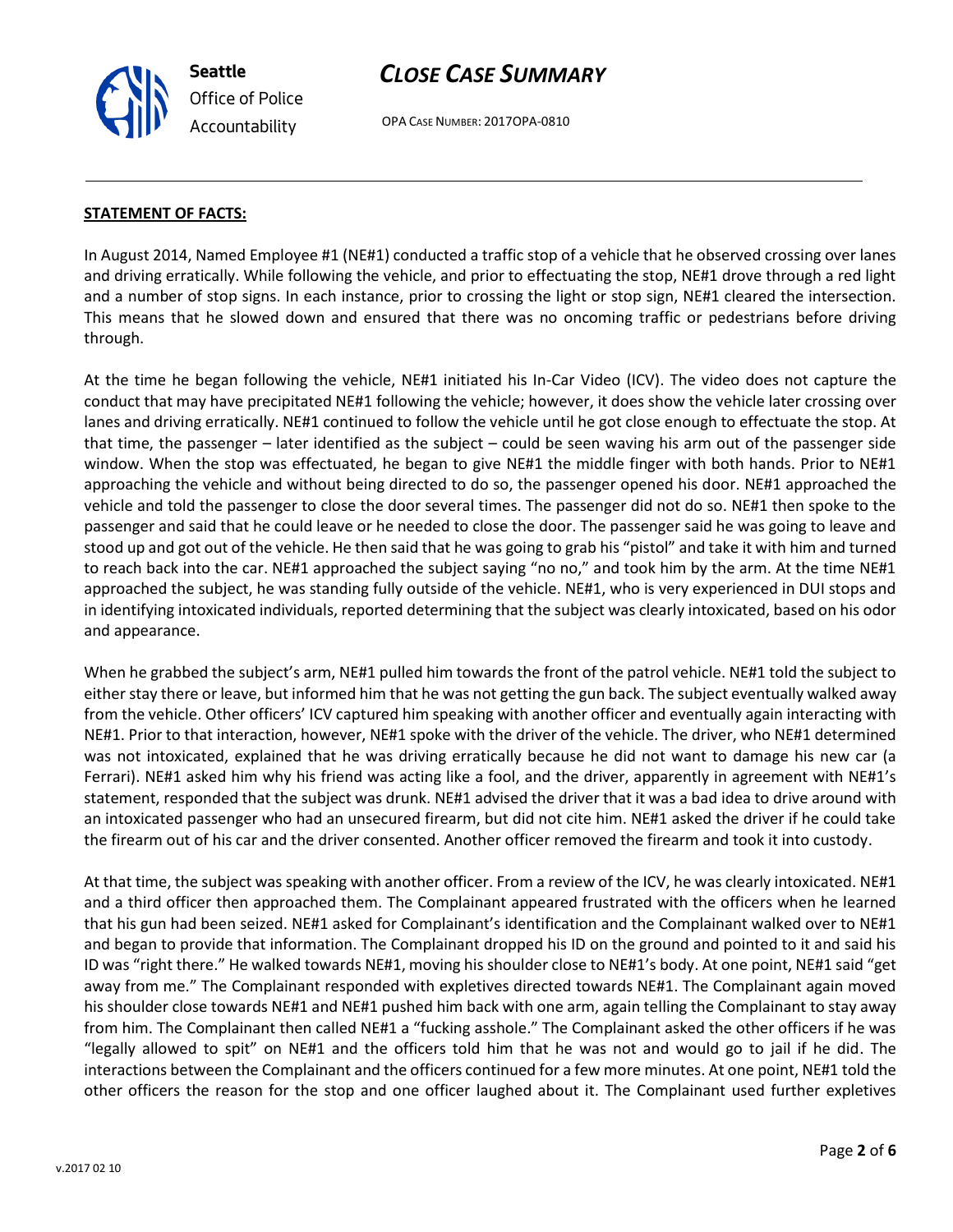

OPA CASE NUMBER: 2017OPA-0810

towards all of the officers and then left the scene to return to the vehicle. Prior to him driving away, NE#1 informed the Complainant how he could recover his firearm.

The Complainant indicated that a couple of weeks after the incident, he spoke with NE#1 about the return of his weapon. The Complainant stated that, during this conversation, NE#1 stated that he would not see his gun again. The Complainant recalled that they may have spoken one or two other times. NE#1 did not mention any such phone conversation during his OPA interview or that he told the Complainant that he was not going to get his gun back. The Complainant emailed NE#1 approximately 15 months after the incident asking about the return of his firearm. After a back and forth, during which NE#1 explained that he was not informed of the disposition of the Complainant's case, NE#1 told the Complainant that he would follow up with the City Attorney's Office concerning the return of the weapon. It does not appear as if NE#1 ever responded to the Complainant, but the Complainant also did not follow up again concerning the return of his firearm. In November 2017, over three years later, SPD's Evidence Unit sent the Complainant a form concerning the return of his firearm; however, as of the date of this investigation, the weapon remains in evidence.

This complaint was filed with OPA one day prior to the contractual three-year statute of limitations. The individual who filed the complaint had no involvement in this case and no relationship with the Complainant. OPA's investigation ensued.

### **ANALYSIS AND CONCLUSIONS:**

### **Named Employee #1 - Allegation #1** *6.220 - Voluntary Contacts, Terry Stops & Detentions 7. Officers Can Detain Subjects to Identify Them in Order to Issue a Notice of Infraction*

The question before me here is whether NE#1 permissibly detained the subject to identify him in order to issue a notice of infraction. Here, however, no infraction was issued so this provision of the policy appears to be inapplicable.

However, as the subject claimed to have a CPL, NE#1 was justified in compelling his identification to verify that fact under SPD Policy 6.220-POL-6. NE#1 was further warranted in requesting the subject's identification given that he was seizing the subject's firearm and filing a general offense report with the Seattle City Attorney's Office. The subject's identification was required to proceed with that process. This was the basis that NE#1 actually provided to the Complainant for requesting his identification.

Lastly, the Complainant and the subject took issue with NE#1's decision to seize the firearm in the first place. NE#1 believed that the subject's possession of his firearm on this date was in violation of law and contrary to the restrictions of his CPL. Even if a prosecutor later disagreed with NE#1 on this point, I find that his belief was reasonable under the circumstances.

Moreover, based on my review of the video, I find it quite possible that the subject was actually in violation of law on this date. The ICV depicted the subject stepping out of the car and then stating that he was going to reach back in and retrieve his firearm. As such, and even if for an instant, the subject was outside of the vehicle while his loaded firearm was unsecured therein. The fact that the subject was ultimately prevented from returning to the inside of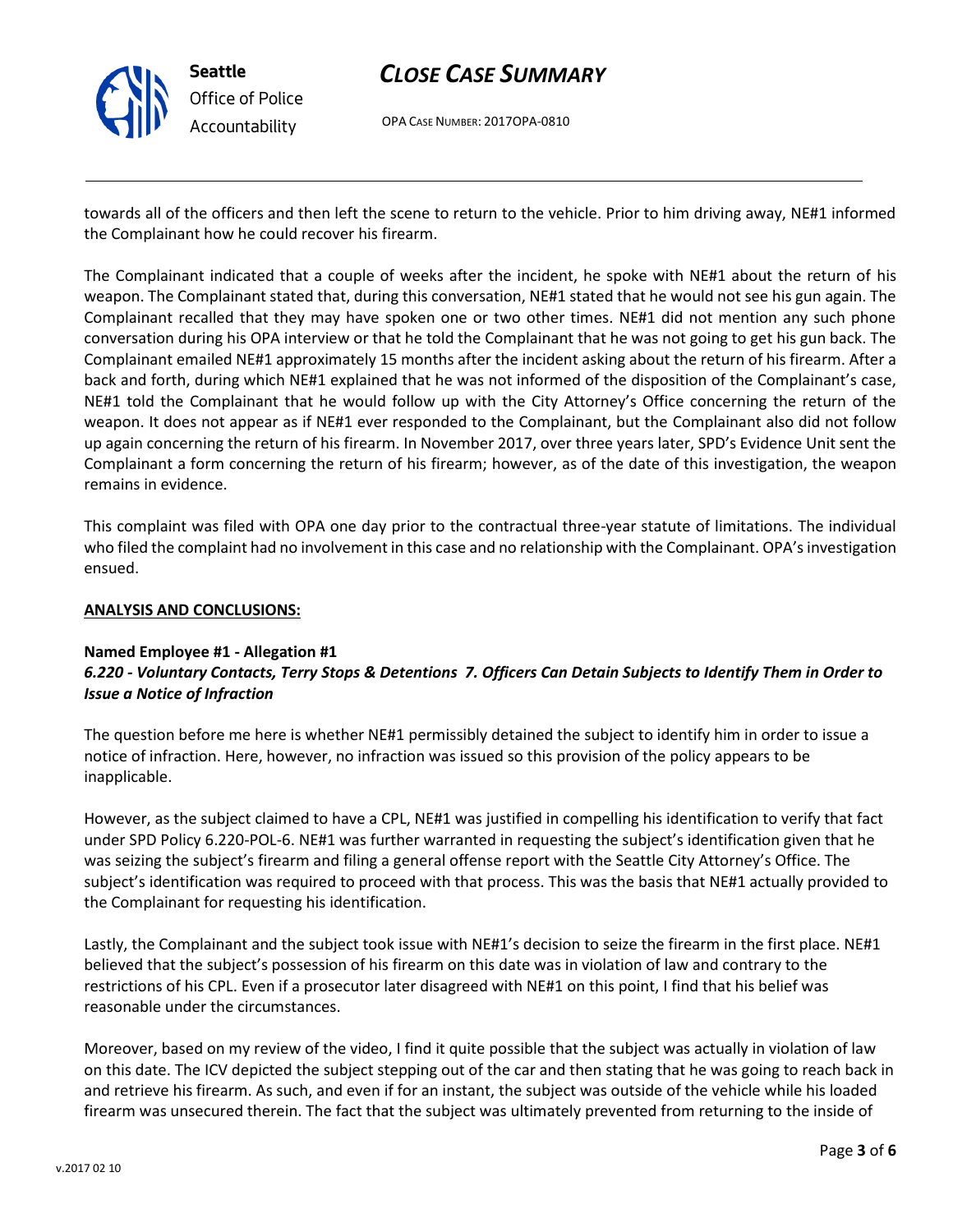

OPA CASE NUMBER: 2017OPA-0810

the vehicle by NE#1 is immaterial. In my opinion, this conduct arguably violated both State and City law. Both statutory provisions state that an individual with a valid CPL may lawfully possess a firearm in a vehicle except where the possessor is not at all times within the vehicle where the firearm is located. Here, he was not in the vehicle with the firearm at all times. Moreover, the firearm was not secured and shielded from public view; instead, it was simply laying on the floor of the front passenger side of the vehicle.

For these reasons, and given that the section of the SPD manual alleged here is inapplicable, I recommend that this allegation be Not Sustained – Unfounded.

# Recommended Finding: **Not Sustained (Unfounded)**

# **Named Employee #1 - Allegation #2** *8.200 - Using Force 1. Use of Force: When Authorized*

SPD Policy 8.200(1) requires that force used by officers be reasonable, necessary and proportional. Whether force is reasonable depends "on the totality of the circumstances" known to the officers at the time of the force and must be balanced against "the rights of the subject, in light of the circumstances surrounding the event." (8.200(1).) The policy lists a number of factors that should be weighed when evaluating reasonableness. (*See id.*) Force is necessary where "no reasonably effective alternative appears to exist, and only then to the degree which is reasonable to effect a lawful purpose." (*Id.*) Lastly, the force used must be proportional to the threat posed to the officer. (*Id.*)

From my review of the video, the Complainant moved his body close to NE#1. NE#1 told him to move away from him, but the Complainant did not do so. The Complainant again moved his shoulder toward the NE#1 and NE#1 pushed him back with one hand. Given that the Complainant was intoxicated, was argumentative with the officers and was known to have recently been in possession of a weapon, I do not find it unreasonable for NE#1 to have wanted to create distance between himself and the Complainant. I also do not find it unreasonable that NE#1 used force to do so.

The force, which was de minimis and did not result in any injury or complaint of injury, was necessary to achieve NE#1's goal of creating space between himself and the Complainant. It was further minor force that was proportional to the threat perceived by NE#1. While another officer may have handled the interaction with the Complainant differently and not pushed him back, I do not conclude that the force used by NE#1 violated SPD policy. As such, I recommend that this allegation be Not Sustained – Lawful and Proper.

# Recommended Finding: **Not Sustained (Lawful and Proper)**

# **Named Employee #1 - Allegation #3**

# *5.001 - Standards and Duties 9. Employees Shall Strive to be Professional at all Times*

SPD Policy 5.001-POL-9 requires that SPD employees "strive to be professional at all times." The policy further instructs that "employees may not engage in behavior that undermines public trust in the Department, the officer, or other officers." (SPD Policy 5.001-POL-9.) The policy further states that: "Employees will avoid unnecessary escalation of events even if those events do not end in reportable uses of force." (*Id*.) Lastly, the policy states the following: "Any time employees represent the Department or identify themselves as police officers or Department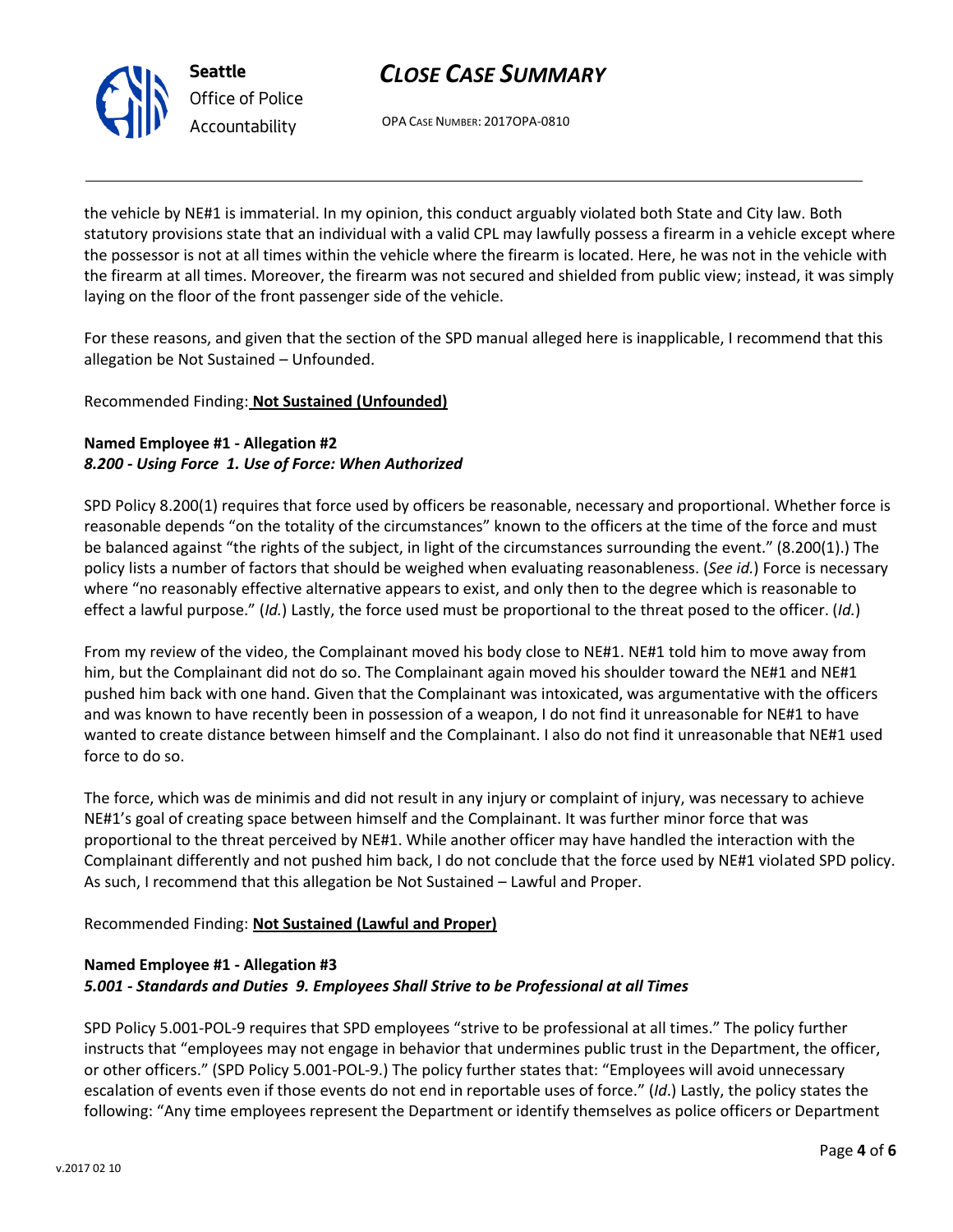

OPA CASE NUMBER: 2017OPA-0810

employees, they shall not use profanity directed as an insult or any language that is derogatory, contemptuous, or disrespectful toward any person." (*Id*.)

The individual who initiated this complaint and the Complainant both alleged that NE#1's behavior was unprofessional. Among the behavior identified as allegedly unprofessional was: unsafe driving on the part of NE#1; taunting and insulting the Complainant; pushing the Complainant; failing to secure the return of the Complainant's firearm, and conducting a "pretext" vehicle stop.

First, I do not agree that NE#1 drove unsafely. NE#1 observed the vehicle of which the Complainant was a passenger driving erratically. He then drove in a manner to allow him to catch up to the vehicle and stop it. This involved passing through a red light and stop signs. While the driving was claimed to have created "a safety risk" in a "crowded drinking district" when crowds were letting out, the ICV contradicts that assertion. The ICV shows minimal vehicle and virtually non-existent pedestrian traffic. Moreover, on each occasion that NE#1 approached an intersection, he made sure that there was no oncoming traffic or safety risk prior to proceeding through. Accordingly, I do not find this conduct to have been unsafe or unprofessional.

Second, while NE#1 was frustrated and likely annoyed with the Complainant, I do not think his comments directed towards him were taunting or rude. While NE#1 asked why the Complainant was acting like a "fool," the Complainant's behavior was, in fact, foolish. He was drunk and had an unsecured firearm with him in a vehicle. When the vehicle was pulled over, he flipped off NE#1. He then opened his car door before being instructed to do and drunkenly announced to NE#1 that he was going to get his gun. Any officer would have been alarmed by this behavior and rightfully so. I further note that, as reflected in the case summary, NE#1 referred to the Complainant repeatedly as "sir" and was largely courteous throughout their interaction. I further find no evidence that NE#1 taunted the Complainant. Another officer at the scene laughed when told about the Complainant's actions and referred to him as a "tough guy," but NE#1 does not bear responsibility for that behavior. Accordingly, I do not find NE#1's conduct in this regard to have been unprofessional.

Third, as indicated above, while I may not think that it was the most optimal decision to push the Complainant back, I do not find that it was a violation of SPD's use of force policy to do so. I similarly do not find that it constituted a violation of SPD's professionalism policy.

Fourth, while, as indicated below, I find that NE#1 should have taken more efforts to secure the return of the Complainant's firearm when requested, I do not believe that this constitutes unprofessionalism on his part. Moreover, I cannot conclusively determine that NE#1 ever told the Complainant that he would not get his gun back, as the Complainant alleged. I note, however, that no such language is included in the various written communications between NE#1 and the Complainant.

Fifth, and last, I find no evidence in the record establishing that the vehicle stop in this case was a pretext stop. NE#1 observed erratic driving and had the legal authority to effectuate the stop. What, if anything, preceded the stop was not captured on ICV.

For these reasons, I recommend that this allegation be Not Sustained – Unfounded.

# Recommended Finding: **Not Sustained (Unfounded)**